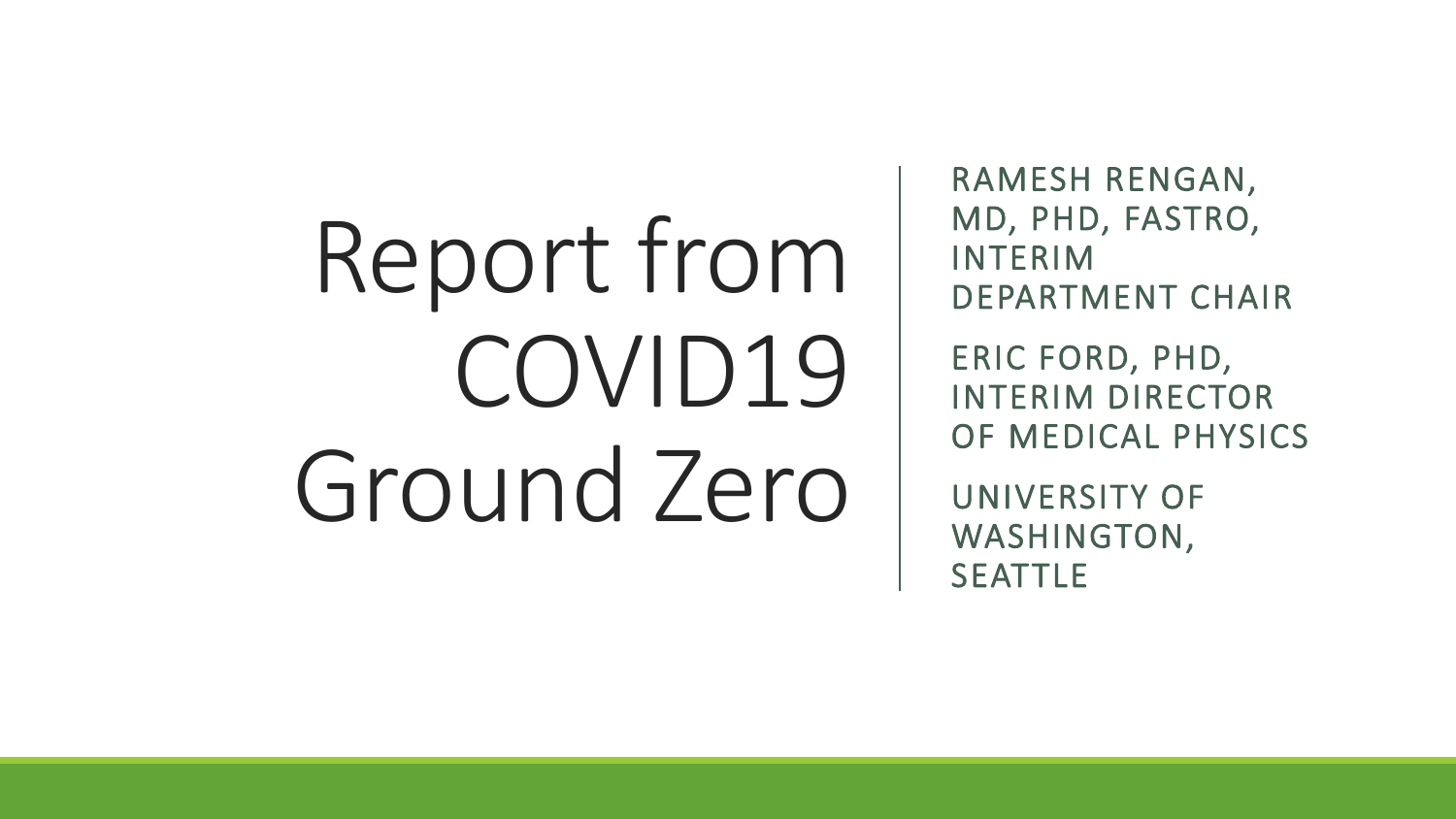### Seattle as Bellwether







What were the immediate changes?

What are the next waves of

 $\checkmark$  $\dot{\mathbf{v}}$  and

considerations?

What can I expect to happen in my community?

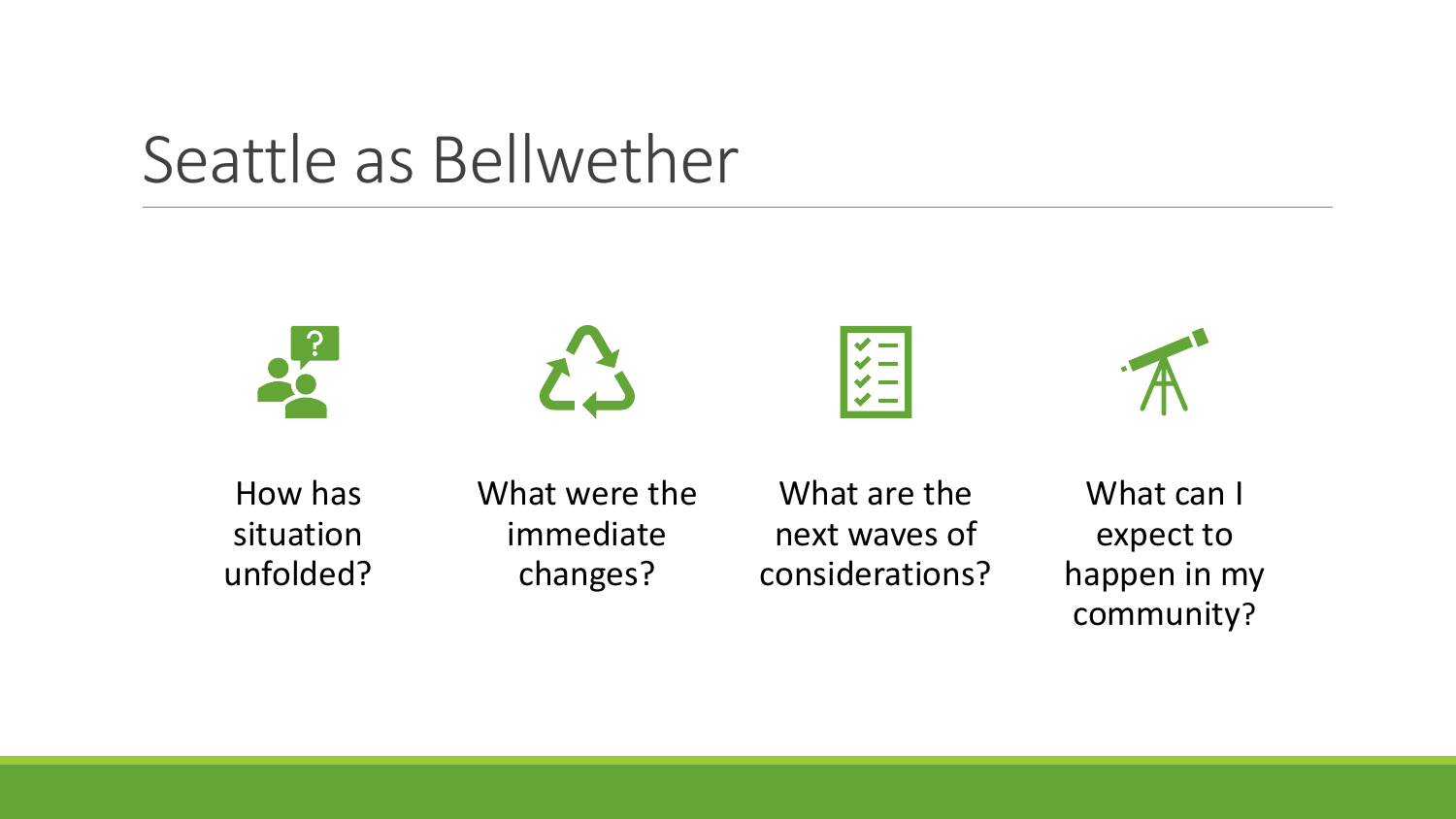### Risk Reduction

How do I reduce risk of transmission:

➢Patient to patient, patient to staff, staff to patient, staff to staff

What screening process for patients? For staff? Active vs passive

◦ Staff indications vs patient indications vs general populations for testing

How do I manage infection control for personalized devices (i.e., immobilization devices)? Storage, etc?

What about non-patient specific devices (i.e., active breathing control devices)?

Check your institution's and CDC covid19 guidelines on daily basis.

*Request infection control site visit of your practice!!*

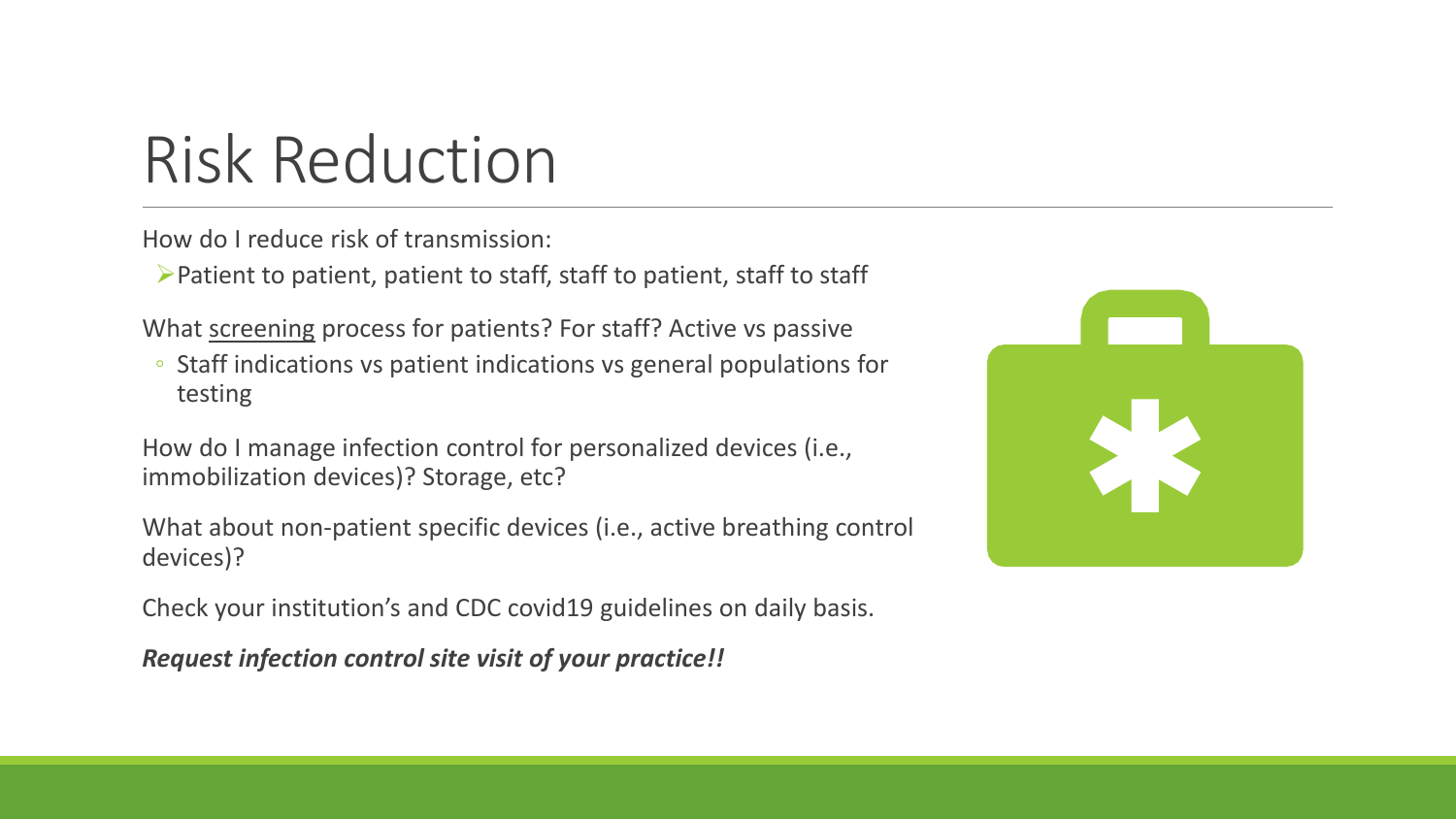### Radiation Oncology Infection Control Standards



**4.2.1. General Medical Issues**. Each radiation oncology practice, regardless of its location, size or complexity, must appropriately adhere to high-quality standards of practice by managing and documenting general medical issues, such as:

➢*Cleanliness and efforts to reduce infection, including management of treatment-related devices and patients on contact precautions…*



**5.7.1. Ongoing Staff Training.** The infection control program includes annual staff training.

**10.4.** The ROP has infection control procedures for disinfection and/or sterilization of radiation oncology specific items including:

- ✓ simulation/treatment/clinic room equipment.
- $\checkmark$  non-custom positioning devices and accessories.
- $\checkmark$  immobilization devices.

### **Check www.astro.org/covid19**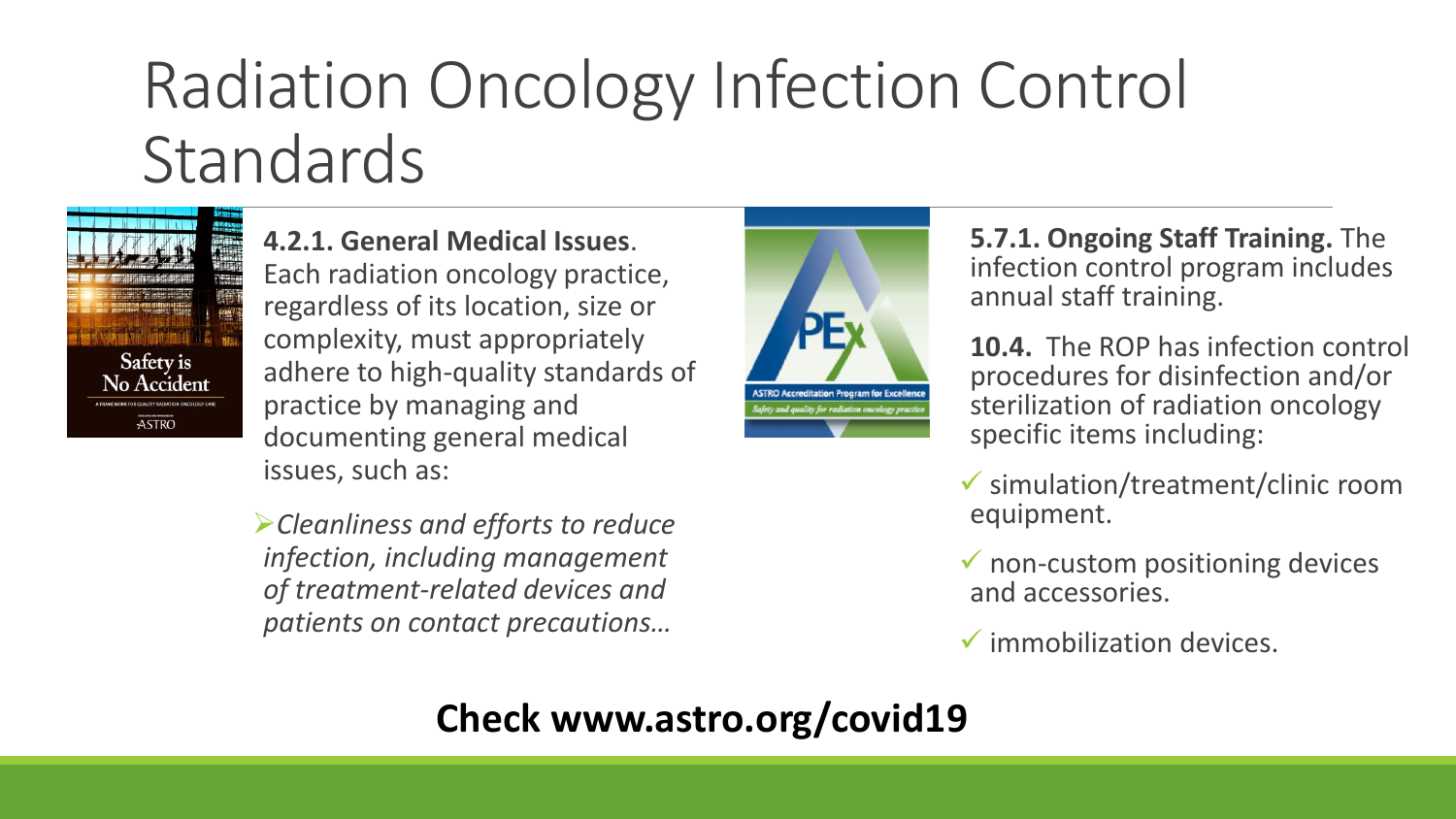## Managing COVID19+

Patients?



Droplet precautions?

Anesthesia patients?

Ventilator patients?

Expect workforce depletion (10-25%) Supervision issues

Ð)

Staff?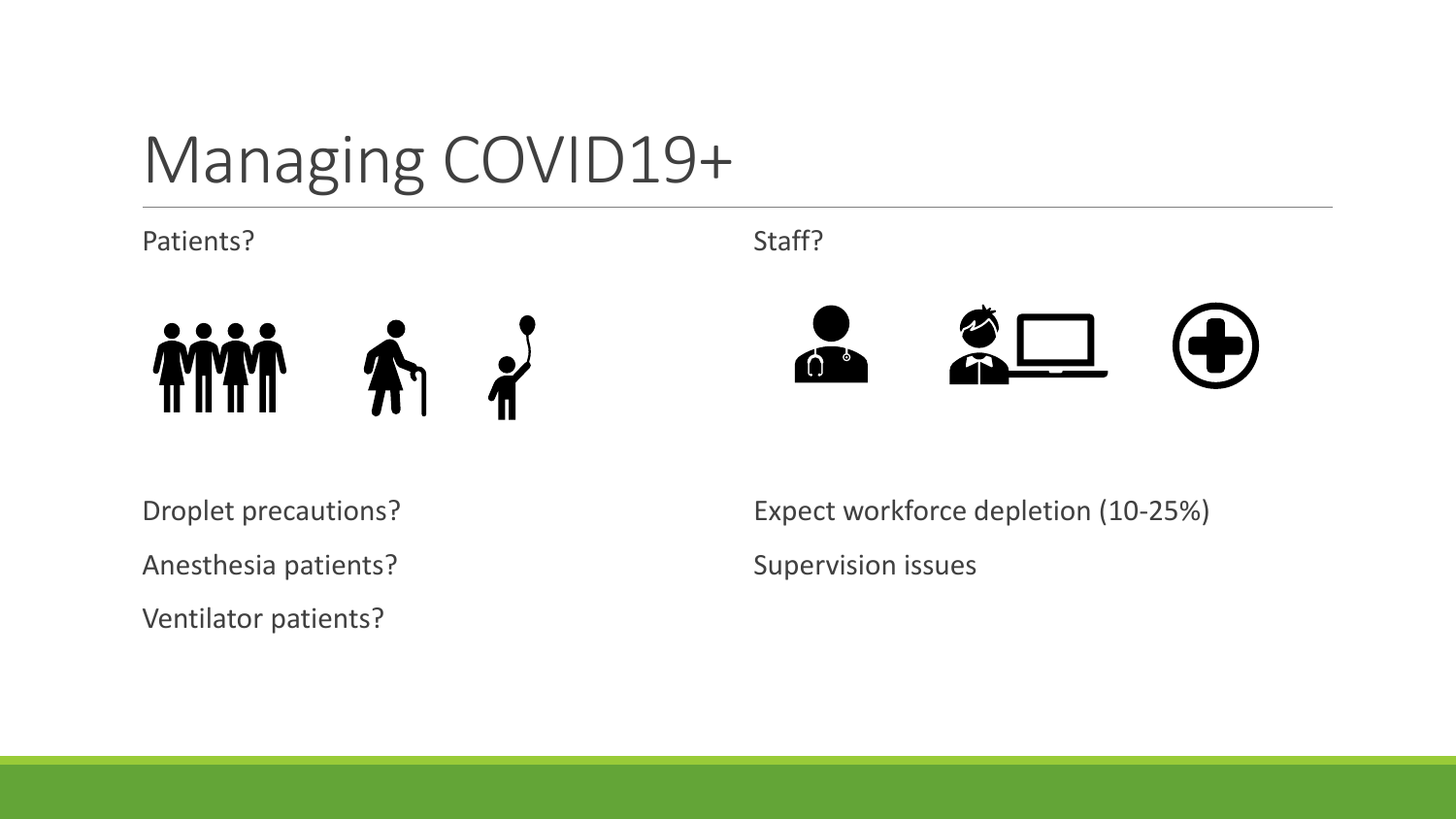#### The New Hork Times

#### The Workers Who Face the **Greatest Coronavirus Risk**



### Workforce Considerations

What is the minimum number of patient-facing staff needed to provide treatments?

Under what considerations will you refer to others? Do you have those relationships in place?

Who on your staff can telework?

Do you have adequate IT support for teleworking?

Are you actively going to encourage at-risk/ vulnerable staff to telework?